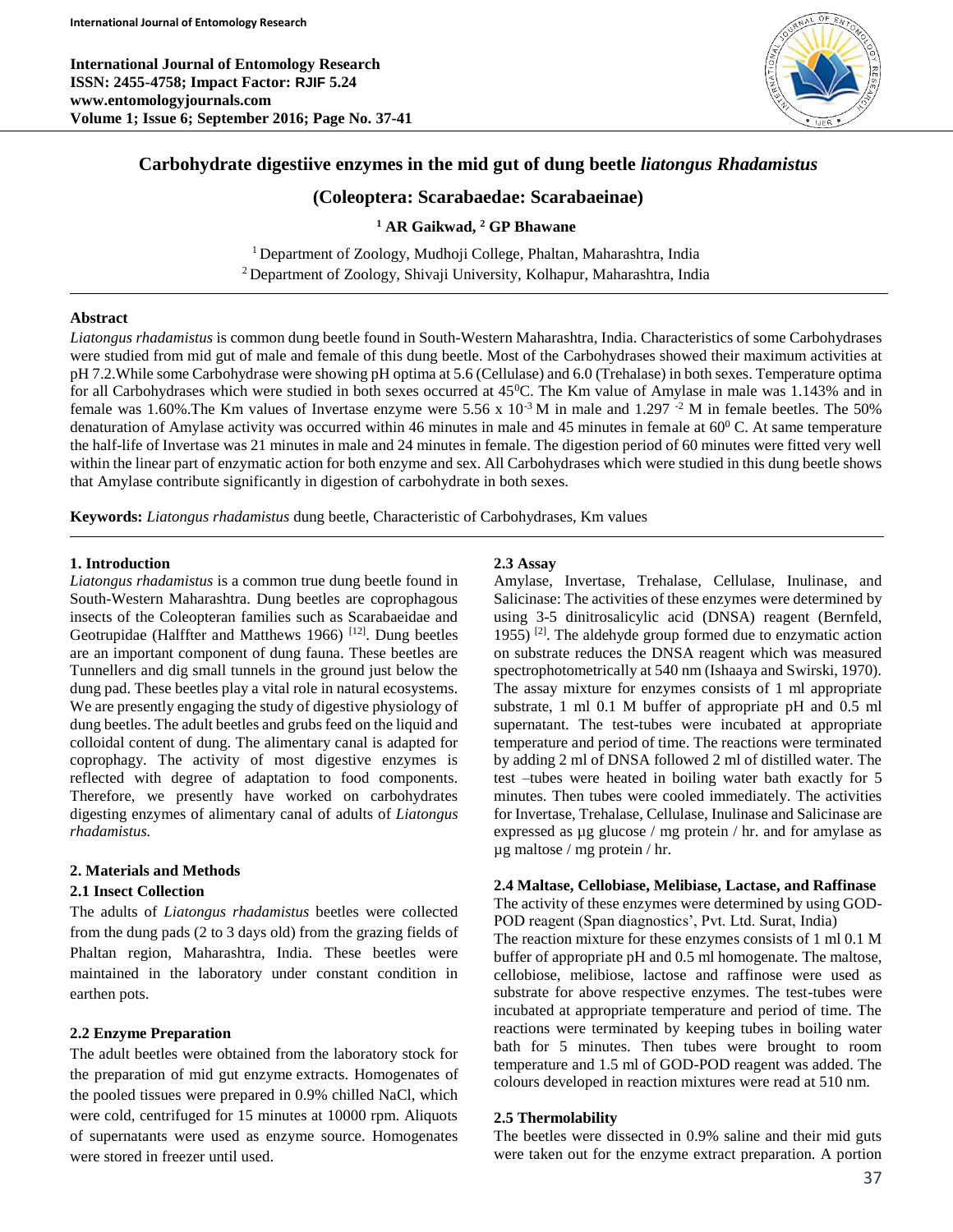#### **International Journal of Entomology Research**

of enzyme extract was immediately stored in refrigerator for control purpose. The remaining portion of enzyme extract was then subjected to high temperature treatment by keeping the test-tubes containing enzyme in water both maintained at  $60^{\circ}$ C for different period time. The various heat treated enzyme extracts were stored in the refrigerator, until they were used for experiment.

The activities of residual enzymes left after heat treatments were determined by the procedures as described earlier for respective enzymes.

## **2.6 Protein estimation**

The soluble protein content of the enzyme extract was determined by Lowry *et al.* (1951)<sup>[18]</sup> method using bovine serum albumin as standard.

Assay mixture consisted of 0.5 ml of homogenate, made to 1 ml with double distilled water, to this added 5 ml of Lowry's 'C'solution. Then after 10 to 15 minutes, 0.5 ml of Folin-Ciocalteus (1927)<sup>[6]</sup> regent was added. The optical density was read at 640 nm after 20 minutes.

# **3. Results**

The various characteristics of different carbohydrate digesting enzymes such as Amylase, Invertase, Trehalase, Cellulase,





Cellobioase, Salicinase, Inulinase, Maltase, Melibiase and Raffinase in mid gut of the adult dung beetles of the *Liatongus rhodamisyus* are concluded in the Table no.1

- **1. Effect of pH:** Most of the Carbohydrases showed their maximum activities at pH 7.2. (Table no.1 and Gr.1, 2, 3 and 4).While some Carbohydrase were showing pH optima at 5.6 (Cellulase) and 6.0 (Trehalase).
- **2. Effect of Temperature:** All the Carbohydrases which were studied showed maximum activities at temperature 45<sup>0</sup>C irrespective of sexes (Table no.1 and Gr.5&6).
- **3. Effect of substrate concentration:** The relationship between substrate concentration and rates of hydrolysis for mid gut of male and female amylase and Invertase are showed in Gr. 7 and 8.
- **4. Effect of Time:** The Table no.1 shows the digestion period of 60 minutes for amylase and Invertase of both the sexes were fitted very well within the linear part of enzymatic action.
- **5. Thermolability:** The effect of higher temperature on the stability of amylase and Invertase are shown in Table no.1and Gr.9 and 10.The half-life of amylase activity were 46 minutes (in male) and 45 minutes (in female) at  $60^{\circ}$  C. At some temperature the half-life of Invertase was 21.5 minutes (in male) and 24 minutes (in female).







**Fig 3:** Effect of pH **Fig 4:** Effect of pH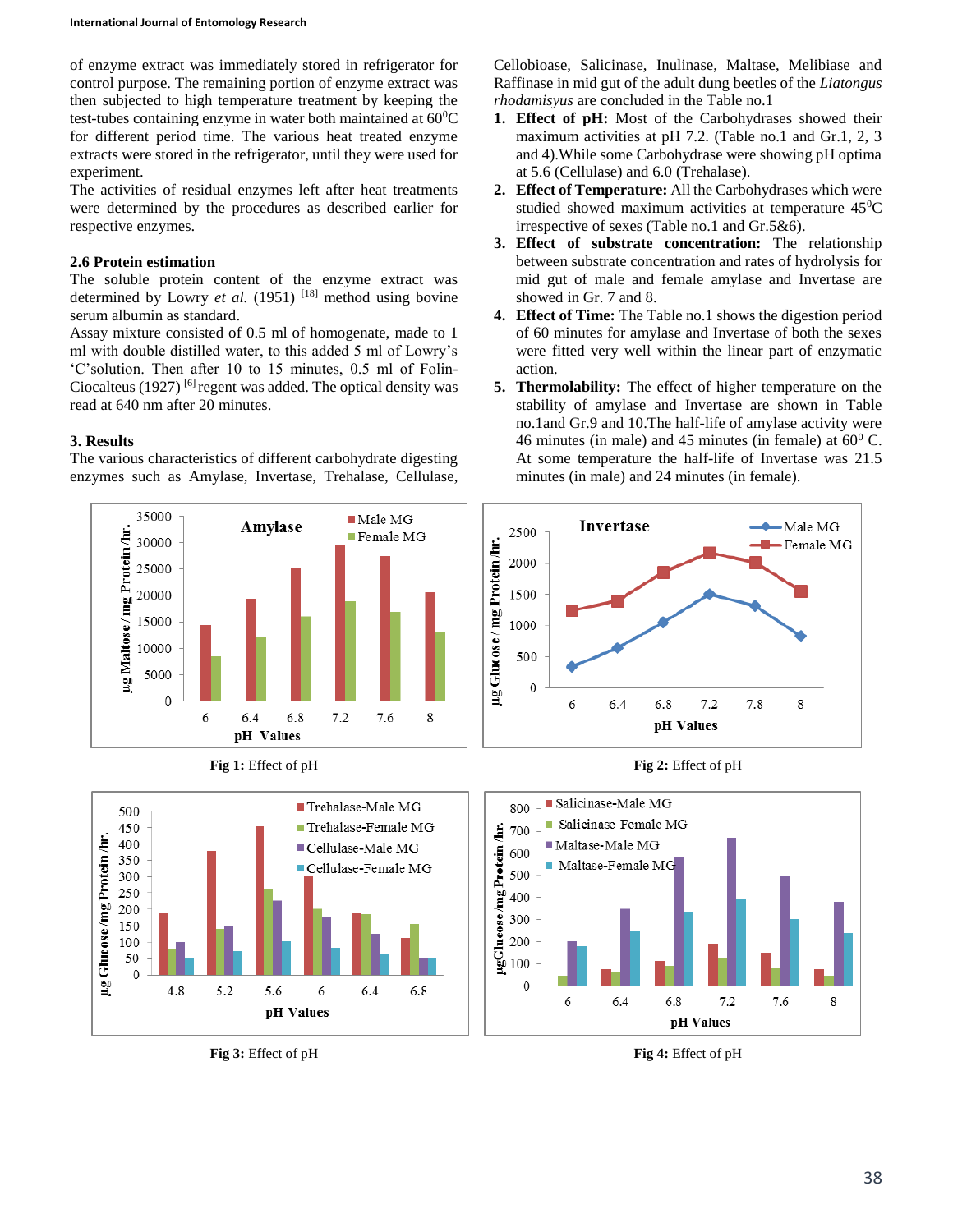



 $\,1\,$ 

1.5

**Fig 11:** Line weaver Burk's plots

 $0.5$ 

 $\mathbf 0$ 

 $\mathbf 0$ 

**Fig 12:** Line weaver Burk's plot

 $\,1$ 

 $\overline{\mathbf{c}}$ 

[1/S] mg Sucrose/3ml

Male Y=0.0002278 + 0.001084 X Female Y = 0.0000636 + 0.001028 X

 $\boldsymbol{0}$ 

 $\boldsymbol{0}$ 

3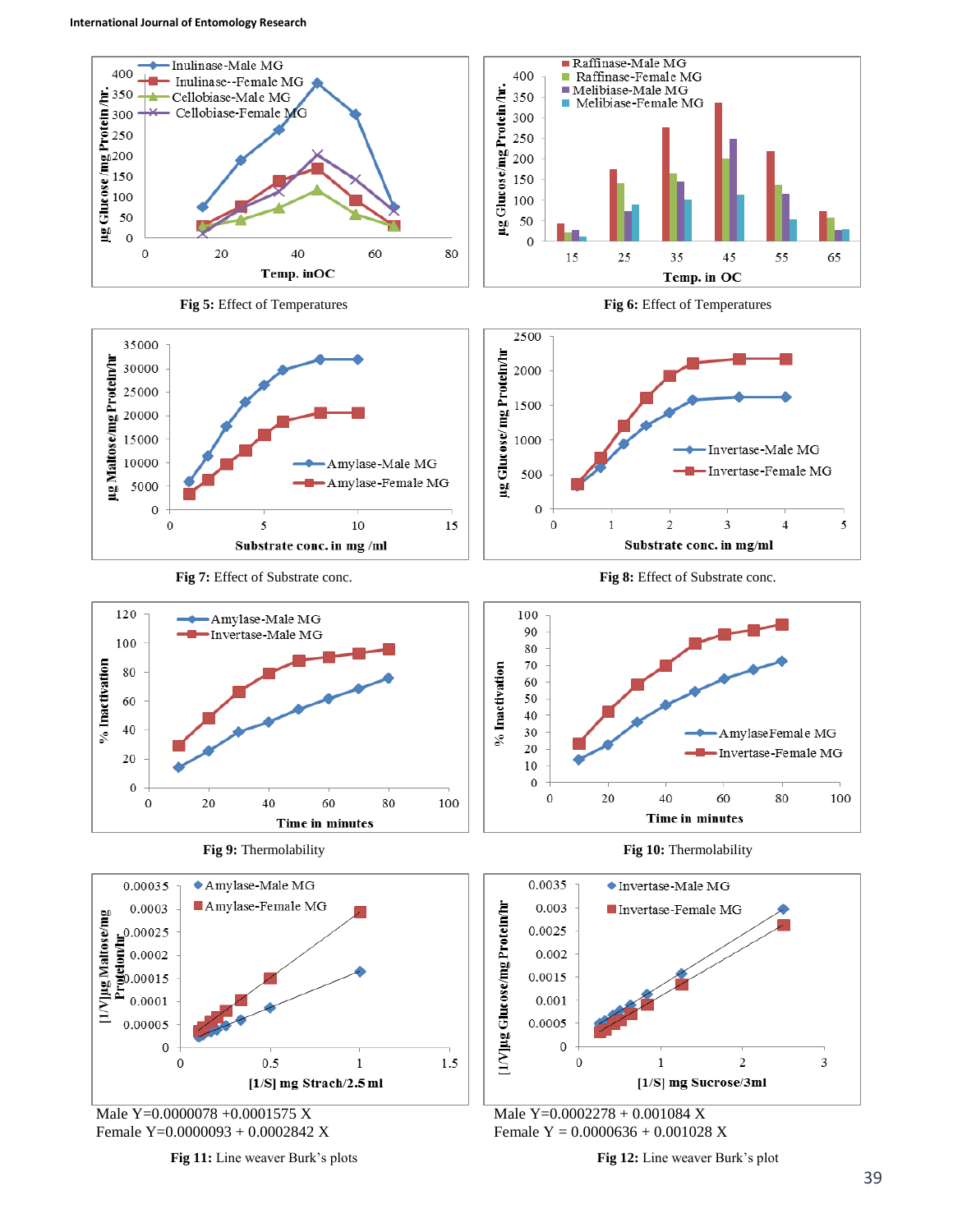|  |  |  |  |  | Table 1: Characteristic of Carbohydrases activity in mid gut of Adult dung beetle Liatongus rhadamistus |  |  |  |  |  |  |  |
|--|--|--|--|--|---------------------------------------------------------------------------------------------------------|--|--|--|--|--|--|--|
|--|--|--|--|--|---------------------------------------------------------------------------------------------------------|--|--|--|--|--|--|--|

| S. No | <b>Enzymes</b> | <b>Sex</b> | p H<br>Optima | Tempt. Optima 0 <sup>C</sup> | 50%<br><b>Inactivation</b> | <b>Linear Time</b><br>in minutes | <b>Specific Activity</b><br>µg-----/mg protein/Hr. | Km                                  |
|-------|----------------|------------|---------------|------------------------------|----------------------------|----------------------------------|----------------------------------------------------|-------------------------------------|
|       | Amylase        | Male       | 7.2           | 45                           | 46 minutes                 | 60                               | $29714.28 \mu g$ Maltose                           | 1.143%                              |
|       |                | Female     | 7.2           | 45                           | 45 minutes                 | 60                               | $18823.52\mu$ g Maltose                            | 1.60%                               |
| 2     | Invertase      | Male       | 7.2           | 45                           | 21.5 minutes               | 60                               | $1583.99 \mu$ g Glucose                            | $5.56 \text{ X } 10^{-3} \text{ M}$ |
|       |                |            | 7.2           | 45                           | 24 minutes                 | 60                               | $2174.12 \mu$ g Glucose                            | $1.297 \times 10^{-2}$ M            |
| 3     | Trehalase      | Male       | 6.0           | 45                           | ------                     | --------                         | $452.57 \mu g$ Glucose                             | --------                            |
|       |                | Female     | 6.0           | 45                           |                            |                                  | $278.52 \mu g$ Glucose                             |                                     |
| 4     | Cellulase      | Male       | 5.6           | 45                           |                            | ------                           | 226.28 µg Glucose                                  |                                     |
|       |                | Female     | 5.6           | 45                           |                            |                                  | $103.52 \mu$ g Glucose                             |                                     |
| 5     | Cellobioase    | Male       | 7.2           | 45                           |                            |                                  | 116.57 µg Glucose                                  |                                     |
|       |                | Female     | 7.2           | 45                           |                            |                                  | 174.00 µg Glucose                                  |                                     |
| 6     | Salicinase     | Male       | 7.2           | 45                           | --------                   |                                  | 188.57 µg Glucose                                  | --------                            |
|       |                | Female     | 7.2           | 45                           |                            |                                  | 124.23 µg Glucose                                  |                                     |
|       | Inulinase      | Male       | 7.2           | 45                           | --------                   | --------                         | 377.14 µg Glucose                                  |                                     |
|       |                | Female     | 7.2           | 45                           |                            |                                  | 170.82 µg Glucose                                  |                                     |
| 8     | Maltase        | Male       | 7.2           | 45                           | --------                   |                                  | 670.25 µg Glucose                                  | --------                            |
|       |                | Female     | 7.2           | 45                           |                            |                                  | 396.00 µg Glucose                                  |                                     |
| 9     | Melibiase      | Male       | 7.2           | 45                           |                            |                                  | $247.72 \mu$ g Glucose                             |                                     |
|       |                | Female     | 7.2           | 45                           |                            |                                  | 114.00 µg Glucose                                  | --------                            |
| 10    | Raffinase      | Male       | 7.2           | 45                           |                            |                                  | $335.15 \mu$ g Glucose                             |                                     |
|       |                | Female     | 7.2           | 45                           | --------                   | --------                         | 102.00 µg Glucose                                  |                                     |

## **4. Discussion**

Most of the Carbohydrases (Amylase, Invertase, Maltase, Inulinase, Salicinase, Melibiase, Lactase and Cellobiase) studied in mid guts of this dung beetle showed maximum activities at pH 7.2 except Cellulase (at pH 5.6) and Trehalase (at pH 6.0).The range of maximum activity of these enzymes lies in between pH 6.8 to 7.4.This range is very close to the pH of the mid gut content indicating that pH conditions in alimentary canal are suitable for these Carbohydrases activity. In some other Scarabaeid beetles similar range of pH for these enzymes were observed for larvae and adults of *Holotrichia* (Bhanot, 1992) <sup>[3]</sup>; *Leucopholois* (Patil, 1996) <sup>[21]</sup>; *Onthophagus, Chironitis, Onitis, Liatongus* (Gaikwad et.al., 1997; Gaikwad, 1998 [7] ; Gaikwad and Bhawane 2015 a, b, and 2016). Earlier works however reported acidic range of pH for amylase (4.6 to 5.8) in insects like pulse beetle, *Tribollium* and Tenebrio by Poddler and Applebaum (1971)<sup>[22]</sup>; Applebaum and Conigan (1965) [1] and Bounocor *et al.*, (1976),Such acidic range for Invertase (5.0 to 6.5) was reported in the insects like cockroach, cabbage butterfly, khapra beetle and locust (Wigglesworth 1972; Nishide and Kusano 1976; Krishna 1958 and Evans and Payne 1964)  $[29, 20, 14]$ .

Cellulase enzyme in this beetle showed maximum activity at pH 5.6 in both sexes. Similar acidic range of pH optima of this enzyme was reported in other insects by Lasker, 1959<sup>[17]</sup>; Mc Bee 1959 <sup>[19]</sup>; Wharton *et al.*, 1965; Potts & Hewitt 1973 <sup>[23]</sup>; Patil, 1996<sup>[21]</sup>; Gaikwad, 1998<sup>[7]</sup>; Gaikwad and Bhawane, 2015a, and 2016) <sup>[8, 10]</sup>. Ricau (1958) <sup>[24]</sup> and Soo-Hoo and Dudzinski (1967) have reported the Cellulase activity in insect as result of gut micro-organisms.

In this beetle Trehalase showed maximum activity at pH 6.0.Such acidic pH optima for this enzyme also observed in other Scarabaeids by Bhanot (1992)<sup>[3]</sup>; Patil (1996)<sup>[21]</sup>; Kumbhar (1996)<sup>[15]</sup>; Gaikwad (1998)<sup>[7]</sup> and Gaikwad and Bhawane (2015a, and 2016)<sup>[8, 10]</sup>.

All the carbohydrases studied in this beetle showed temperature optima at 45**<sup>0</sup>**C in both sexes. Such higher temperature optima also recorded by Terra *et al.* (1977) [27] Kusano and Tanabe (1986)  $[16]$ ; Teo and Heng (1987)  $[26]$ ; Gaikwad (1998)<sup>[7]</sup> and Gaikwad and Bhawane (2015a, and  $2016$ ) <sup>[8, 10]</sup>.

The Michaelis constant (Km value) is related to the affinity of the enzyme for the substrate. With the help of Line weaver – Burk's plots, the Km values for Amylase and Invertase were calculated in both sexes. The Km value for Amylase in male was 1.143% of starch and in female was 1.60% of starch. This indicates amylase in male mid gut is more efficient having greater affinity towards the substrate. Similar Km values were recorded in other dung beetle adults and grubs (Gaikwad *et. al.,* 1997; Gaikwad 1998; Gaikwad and Bhawane, 2015 a, b, and 2016) [11, 7, 8, 10] .

The Km values of Invertase were  $5.56 \times 10^{-3}$  M in (male) and  $1.297 \text{ X } 10^{-2} \text{M}$  in (female). These values indicates that male mid gut Invertase is much more efficient than Invertase of female mid gut. Only in few insects the Km values for gut Invertase were determined. (Bhanot, 1992; Patil, 1996; Gaikwad *et al.*, 1997; Gaikwad, 1998; Gaikwad and Bhawane, 2015 a, b and 2016)  $[3, 21, 11, 7, 8, 10,]$ .

The digestion period of 60 minutes were fitted very well within the linear part of enzymatic action for both Amylase and Invertase in both sexes. Gaikwad (1998) [7] Gaikwad and Bhawane (2015a, b and 2016)<sup>[8, 10]</sup> reported 30 minutes (in *Onthophagus catta* for Amylase); 60 minutes (*in Chironitis arrowi* for Amylase and Liatongus rhadamistus grub for Amylase and Invertase ) and 80 minutes (*in Chironitis arrowi*  for Invertase) which were found to be fit within the linear part of enzymatic activity.

The effect of higher temperature on the stability of Amylase and Invertase were studied in this beetle. The 50% denaturation of Amylase activity was occurred within 46 minutes in male and 45 minutes in female at  $60^{\circ}$  C. At same temperature the half-life of Invertase was 21.5 minutes in male and 24 minutes in female. The result indicates that Amylase and Invertase enzymes in male mid gut are slightly more heat stable than in female mid gut.

The data in Table no.1 shows that the activities of other Carbohydrases such Cellobioase; Salicinase; Inulinase; Maltase; Melibiase and Raffinase were detected in mid gut of